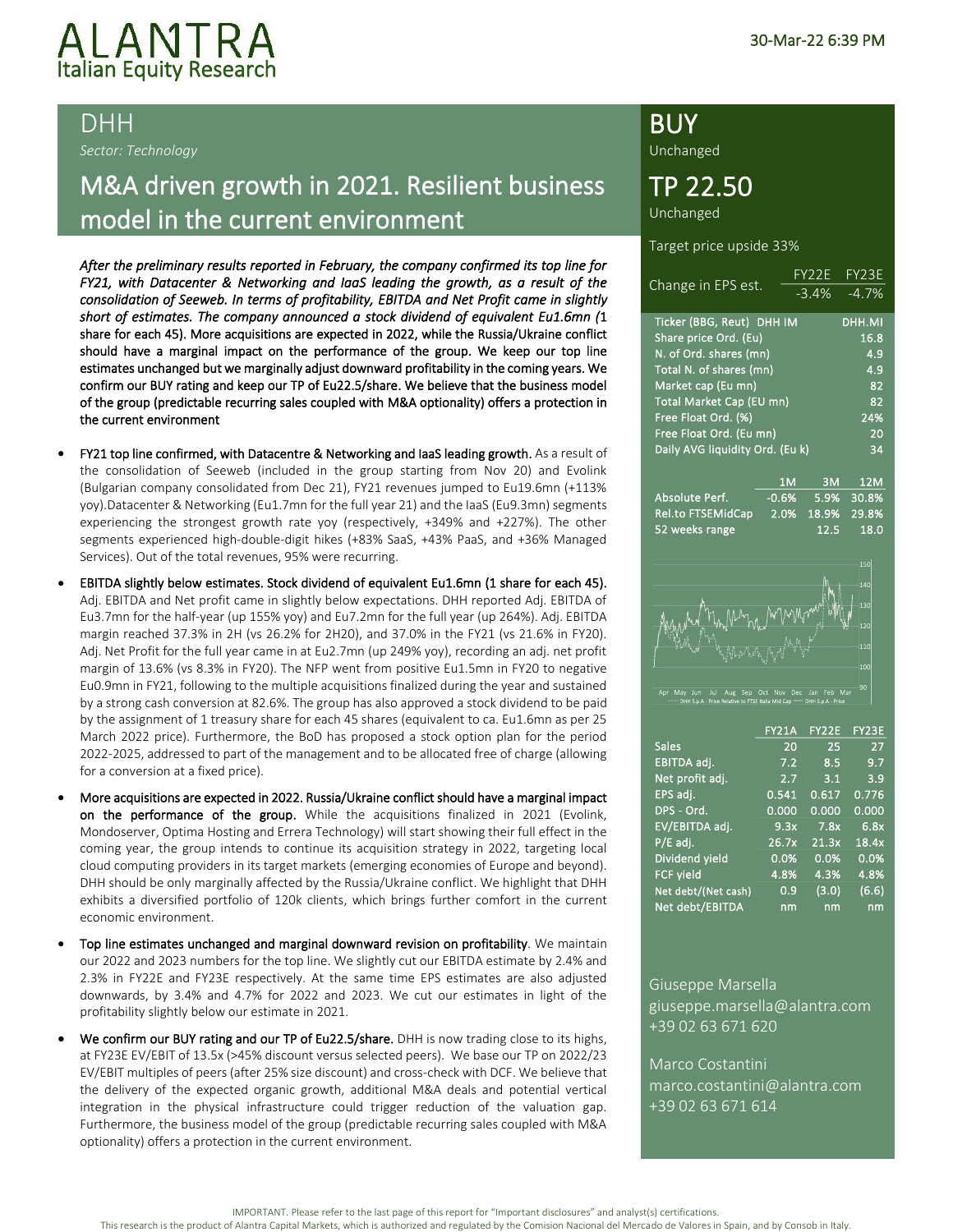## Italian Equity Research Financial Summary (IFRS)

| P&L account (Eu mn)      | <b>FY20A</b> | FY21A        | FY22E   | FY23E | FY24E        | Cash flow (Eu mn)         | FY20A    | <b>FY21A</b> | FY22E    | FY23E    | FY24E    |
|--------------------------|--------------|--------------|---------|-------|--------------|---------------------------|----------|--------------|----------|----------|----------|
| <b>Total Revenues</b>    | 9.3          | 19.8         | 25.1    | 27.5  | 29.9         | EBITDA reported           | 1.8      | 6.9          | 8.5      | 9.7      | 10.8     |
| First margin             | na           | na           | na      | na    | na           | Net financial charges     | (0.1)    | (0.2)        | (0.3)    | (0.3)    | (0.3)    |
| EBITDA reported          | 1.8          | 6.9          | 8.5     | 9.7   | 10.8         | Cash taxes                | (0.3)    | (0.3)        | (1.2)    | (1.5)    | (1.8)    |
| D&A                      | (0.8)        | (3.3)        | (3.9)   | (4.0) | (4.1)        | Ch. in Working Capital    | 0.6      | (0.7)        | 1.1      | 0.2      | 0.2      |
| EBIT reported            | 0.9          | 3.6          | 4.5     | 5.6   | 6.7          | Other Op. items           | 0.0      | (0.0)        | 0.1      | 0.0      | (0.1)    |
| Net financial charges    | (0.1)        | (0.2)        | (0.3)   | (0.3) | (0.3)        | Operating cash flow       | 2.1      | 5.7          | 8.2      | 8.1      | 8.7      |
| Associates               | 0.0          | 0.0          | 0.0     | 0.0   | 0.0          | Capex                     | (0.7)    | (3.5)        | (4.3)    | (4.5)    | (4.8)    |
| Extraordinary items      | 0.0          | 0.0          | 0.0     | 0.0   | 0.0          | <b>FCF</b>                | 1.4      | 2.3          | 3.9      | 3.5      | 4.0      |
| Pre-tax profit           | 0.9          | 3.4          | 4.2     | 5.3   | 6.4          | Disposals/Acquisitions    | 0.0      | (4.0)        | 0.0      | 0.0      | (1.6)    |
| Taxes                    | (0.3)        | (0.3)        | (1.2)   | (1.5) | (1.8)        | Changes in Equity         | 0.0      | (0.3)        | 0.0      | 0.0      | 0.0      |
| Minorities               | (0.0)        | 0.0          | 0.0     | 0.0   | (0.1)        | Others                    | (2.1)    | (0.5)        | 0.0      | 0.0      | 0.0      |
| Discontinued activities  | 0.0          | 0.0          | 0.0     | 0.0   | 0.0          | Dividends                 | 0.0      | 0.0          | 0.0      | 0.0      | 0.0      |
| Net profit reported      | 0.6          | 3.2          | 3.0     | 3.8   | 4.4          | Ch. in NFP                | (0.7)    | (2.4)        | 3.9      | 3.5      | 2.4      |
| <b>EBITDA</b> adjusted   | 2.0          | 7.2          | 8.5     | 9.7   | 10.8         |                           |          |              |          |          |          |
|                          |              |              |         |       |              | Ratios (%)                | FY20A    | FY21A        | FY22E    | FY23E    | FY24E    |
| <b>EBIT adjusted</b>     | 1.2          | 3.9          | 4.6     | 5.7   | 6.7          |                           |          |              |          |          |          |
| Net profit adjusted      | 0.8          | 2.7          | 3.1     | 3.9   | 4.5          | Capex/Sales               | 8.0%     | 17.5%        | 17.0%    | 16.5%    | 16.0%    |
|                          |              |              |         |       |              | Capex/D&A                 | 0.9x     | 1.1x         | 1.1x     | 1.1x     | 1.2x     |
| Margins (%)              | <b>FY20A</b> | <b>FY21A</b> | FY22E   | FY23E | FY24E        | FCF/EBITDA                | 74.3%    | 32.6%        | 46.3%    | 36.5%    | 36.8%    |
| First margin             | na           | na           | na      | na    | na           | FCF/Net profit            | 222.5%   | 70.9%        | 129.9%   | 92.6%    | 89.8%    |
| <b>EBITDA</b> margin     | 19.6%        | 35.1%        | 33.9%   | 35.4% | 36.1%        | Dividend pay-out          | 0.0%     | 0.0%         | 0.0%     | 0.0%     | 0.0%     |
| EBITDA margin (adj)      | 21.2%        | 36.5%        | 33.9%   | 35.4% | 36.1%        |                           |          |              |          |          |          |
| <b>EBIT</b> margin       | 10.1%        | 18.2%        | 18.1%   | 20.5% | 22.3%        |                           |          |              |          |          |          |
| EBIT margin (adj)        | 12.4%        | 19.9%        | 18.3%   | 20.8% | 22.6%        | Balance sheet (Eu mn)     | FY20A    | FY21A        | FY22E    | FY23E    | FY24E    |
| Pre-tax margin           | 9.3%         | 17.4%        | 16.8%   | 19.4% | 21.3%        |                           |          |              |          |          |          |
| Net profit margin        | 6.5%         | 16.1%        | 12.1%   | 13.9% | 14.8%        | Working capital           | (2.3)    | (1.5)        | (2.6)    | (2.8)    | (3.0)    |
| Net profit margin (adj)  | 8.2%         | 13.4%        | 12.3%   | 14.1% | 15.0%        | Fixed assets              | 17.8     | 23.0         | 23.3     | 23.9     | 26.2     |
|                          |              |              |         |       |              | Provisions & others       | (0.6)    | (0.5)        | (0.7)    | (0.8)    | (0.8)    |
| Growth rates (%)         | FY20A        | <b>FY21A</b> | FY22E   | FY23E | FY24E        | Net capital employed      | 14.9     | 20.9         | 20.0     | 20.3     | 22.3     |
| Sales                    | 37.3%        | 111.8%       | 27.0%   | 9.2%  | 8.8%         | Net debt/(Net cash)       | (1.5)    | 0.9          | (3.0)    | (6.6)    | (8.9)    |
| EBITDA                   | 270.8%       | 278.5%       | 22.8%   | 14.0% | 11.2%        | Eauity                    | 16.4     | 19.3         | 22.4     | 26.3     | 30.6     |
| EBITDA adjusted          | 301.1%       | 264.2%       | 17.9%   | 14.0% | 11.2%        | Minority interests        | (0.0)    | 0.6          | 0.6      | 0.5      | 0.6      |
| EBIT                     | 553.8%       | 281.8%       | 25.8%   | 24.1% | 18.2%        |                           |          |              |          |          |          |
| EBIT adjusted            | 695.6%       | 240.5%       | 16.8%   | 23.9% | 18.1%        | Ratios (%)                | FY20A    | <b>FY21A</b> | FY22E    | FY23E    | FY24E    |
| Pre-tax                  | 674.5%       | 295.4%       | 23.2%   | 25.9% | 19.3%        | Working capital/Sales     | $-25.1%$ | $-7.7%$      | $-10.5%$ | $-10.3%$ | $-10.2%$ |
| Net profit               | 517.8%       | 421.1%       | $-4.8%$ | 25.9% | 15.5%        | Net debt/Equity           | nm       | 4.9%         | nm       | nm       | nm       |
| Net profit adjusted      | 665.8%       | 248.8%       | 15.9%   | 25.7% | 15.4%        | Net debt/EBITDA           | nm       | 0.1x         | nm       | nm       | nm       |
|                          |              |              |         |       |              |                           |          |              |          |          |          |
| Per share data           | FY20A        | FY21A        | FY22E   | FY23E | <b>FY24E</b> |                           |          |              |          |          |          |
| Shares                   | 4.840        | 4.997        | 4.997   | 4.997 | 4.997        | Valuation                 | FY20A    | <b>FY21A</b> | FY22E    | FY23E    | FY24E    |
| N. of shares AVG         | 3.165        | 4.918        | 4.997   | 4.997 | 4.997        | EV/CE                     | 2.7x     | 3.3x         | 3.8x     | 3.6x     | 3.2x     |
| N. of shares diluted AVG | 3.070        | 4.779        | 4.907   | 4.907 | 4.907        | P/BV                      | 2.6x     | 3.7x         | 3.7x     | 3.1x     | 2.7x     |
| <b>EPS</b>               | 0.194        | 0.649        | 0.608   | 0.766 | 0.884        | EV/Sales                  | 4.4x     | 3.6x         | 3.1x     | 2.8x     | 2.5x     |
| <b>EPS</b> adjusted      | 0.241        | 0.541        | 0.617   | 0.776 | 0.895        | EV/EBITDA                 | 22.3x    | 10.3x        | 9.3x     | 7.8x     | 6.8x     |
| DPS - Ord.               | 0.000        | 0.000        | 0.000   | 0.000 | 0.000        | <b>EV/EBITDA adjusted</b> | 20.6x    | 9.9x         | 9.3x     | 7.8x     | 6.8x     |
| DPS - Sav.               | 0.000        | 0.000        | 0.000   | 0.000 | 0.000        | EV/EBIT                   | 43.3x    | 19.8x        | 17.4x    | 13.4x    | 11.0x    |
|                          |              |              |         |       |              |                           |          |              |          |          |          |
| <b>BVPS</b>              | 5.178        | 3.933        | 4.486   | 5.261 | 6.126        | EV/EBIT adjusted          | 35.3x    | 18.2x        | 17.2x    | 13.2x    | 10.9x    |
|                          |              |              |         |       |              | P/E                       | 68.8x    | 22.3x        | 27.1x    | 21.5x    | 18.7x    |
| Enterprise value (Eu mn) | <b>FY20A</b> | FY21A        | FY22E   | FY23E | FY24E        | P/E adjusted              | 55.2x    | 26.7x        | 26.7x    | 21.3x    | 18.4x    |
| Share price Ord. (Eu)    | 8.7          | 14.2         | 16.8    | 16.8  | 16.8         | ROCE pre-tax              | 11.1%    | 21.4%        | 21.9%    | 27.4%    | 30.6%    |
| Market cap               | 42.2         | 71.1         | 82.4    | 82.4  | 82.4         | <b>ROE</b>                | 4.7%     | 13.8%        | 13.8%    | 14.7%    | 14.6%    |
| Net debt/(Net cash)      | (1.5)        | 0.9          | (3.0)   | (6.6) | (8.9)        | EV/FCF                    | 30.1x    | 31.7x        | 20.1x    | 21.3x    | 18.5x    |
| Adjustments              | 0.3          | (0.3)        | (0.2)   | (0.2) | (0.0)        | <b>FCF vield</b>          | 3.2%     | 3.2%         | 4.8%     | 4.3%     | 4.8%     |
| Enterprise value         | 41.0         | 71.7         | 79.2    | 75.7  | 73.5         | Dividend vield            | 0.0%     | 0.0%         | 0.0%     | 0.0%     | 0.0%     |

#### Share price performance

*After bottoming out at the end of 2019, the stock began a strong upward trend*



| P&L account (Eu mn)     | FY20A        | FY21A         | FY22E   | FY23E | FY24E        | Cash flow (Eu mn)            | FY20A          | FY21A        | FY22E                        | FY23E          | FY24E |
|-------------------------|--------------|---------------|---------|-------|--------------|------------------------------|----------------|--------------|------------------------------|----------------|-------|
| <b>Total Revenues</b>   | 9.3          | 19.8          | 25.1    | 27.5  | 29.9         | EBITDA reported              | 1.8            | 6.9          | 8.5                          | 9.7            | 10.8  |
| First margin            | na           | na            | na      | na    | na           | Net financial charges        | (0.1)          | (0.2)        | (0.3)                        | (0.3)          | (0.3) |
| EBITDA reported         | 1.8          | 6.9           | 8.5     | 9.7   | 10.8         | Cash taxes                   | (0.3)          | (0.3)        | (1.2)                        | (1.5)          | (1.8) |
| D&A                     | (0.8)        | (3.3)         | (3.9)   | (4.0) | (4.1)        | Ch. in Working Capital       | 0.6            | (0.7)        | 1.1                          | 0.2            | 0.2   |
| EBIT reported           | 0.9          | 3.6           | 4.5     | 5.6   | 6.7          | Other Op. items              | 0.0            | (0.0)        | 0.1                          | 0.0            | (0.1) |
| Net financial charges   | (0.1)        | (0.2)         | (0.3)   | (0.3) | (0.3)        | Operating cash flow          | 2.1            | 5.7          | 8.2                          | 8.1            | 8.7   |
| Associates              | 0.0          | 0.0           | 0.0     | 0.0   | 0.0          | Capex                        | (0.7)          | (3.5)        | (4.3)                        | (4.5)          | (4.8) |
| Extraordinary items     | 0.0          | 0.0           | 0.0     | 0.0   | 0.0          | <b>FCF</b>                   | 1.4            | 2.3          | 3.9                          | 3.5            | 4.0   |
| Pre-tax profit          | 0.9          | 3.4           | 4.2     | 5.3   | 6.4          | Disposals/Acquisitions       | 0.0            | (4.0)        | 0.0                          | 0.0            | (1.6) |
| Taxes                   | (0.3)        | (0.3)         | (1.2)   | (1.5) | (1.8)        | Changes in Equity            | 0.0            | (0.3)        | 0.0                          | 0.0            | 0.0   |
| Minorities              | (0.0)        | 0.0           | 0.0     | 0.0   | (0.1)        | Others                       | (2.1)          | (0.5)        | 0.0                          | 0.0            | 0.0   |
| Discontinued activities | 0.0          | 0.0           | 0.0     | 0.0   | 0.0          | <b>Dividends</b>             | 0.0            | 0.0          | 0.0                          | 0.0            | 0.0   |
| Net profit reported     | 0.6          | 3.2           | 3.0     | 3.8   | 4.4          | Ch. in NFP                   | (0.7)          | (2.4)        | 3.9                          | 3.5            | 2.4   |
| <b>EBITDA</b> adjusted  | 2.0          | 7.2           | 8.5     | 9.7   | 10.8         |                              |                |              |                              |                |       |
| <b>EBIT adjusted</b>    | 1.2          | 3.9           | 4.6     | 5.7   | 6.7          | Ratios (%)                   | <b>FY20A</b>   | <b>FY21A</b> | <b>FY22E</b>                 | <b>FY23E</b>   | FY24E |
| Net profit adjusted     | 0.8          | 2.7           | 3.1     | 3.9   | 4.5          | Capex/Sales                  | 8.0%           | 17.5%        | 17.0%                        | 16.5%          | 16.0% |
|                         |              |               |         |       |              | Capex/D&A                    | 0.9x           | 1.1x         | 1.1x                         | 1.1x           | 1.2x  |
| Margins (%)             | FY20A        | <b>FY21A</b>  | FY22E   | FY23E | <b>FY24E</b> | FCF/EBITDA                   | 74.3%          | 32.6%        | 46.3%                        | 36.5%          | 36.8% |
| First margin            | na           | na            | na      | na    | na           | FCF/Net profit               | 222.5%         | 70.9%        | 129.9%                       | 92.6%          | 89.8% |
| EBITDA margin           | 19.6%        | 35.1%         | 33.9%   | 35.4% | 36.1%        | Dividend pay-out             | 0.0%           | 0.0%         | 0.0%                         | 0.0%           | 0.0%  |
| EBITDA margin (adj)     | 21.2%        | 36.5%         | 33.9%   | 35.4% | 36.1%        |                              |                |              |                              |                |       |
| EBIT margin             | 10.1%        | 18.2%         | 18.1%   | 20.5% | 22.3%        |                              |                |              |                              |                |       |
| EBIT margin (adj)       | 12.4%        | 19.9%         | 18.3%   | 20.8% | 22.6%        | <b>Balance sheet (Eu mn)</b> | <b>FY20A</b>   | <b>FY21A</b> | FY22E                        | <b>FY23E</b>   | FY24E |
| Pre-tax margin          | 9.3%         | 17.4%         | 16.8%   | 19.4% | 21.3%        |                              |                |              |                              |                |       |
| Net profit margin       | 6.5%         | 16.1%         | 12.1%   | 13.9% | 14.8%        | Working capital              | (2.3)          | (1.5)        | (2.6)                        | (2.8)          | (3.0) |
| Net profit margin (adj) | 8.2%         | 13.4%         | 12.3%   | 14.1% | 15.0%        | Fixed assets                 | 17.8           | 23.0         | 23.3                         | 23.9           | 26.2  |
|                         |              |               |         |       |              | Provisions & others          | (0.6)          | (0.5)        | (0.7)                        | (0.8)          | (0.8) |
| Growth rates (%)        | <b>FY20A</b> | <b>FY21A</b>  | FY22E   | FY23E | <b>FY24E</b> | Net capital employed         | 14.9           | 20.9         | 20.0                         | 20.3           | 22.3  |
| Sales                   | 37.3%        | 111.8%        | 27.0%   | 9.2%  | 8.8%         | Net debt/(Net cash)          | (1.5)          | 0.9          | (3.0)                        | (6.6)          | (8.9) |
| EBITDA                  | 270.8%       | 278.5%        | 22.8%   | 14.0% | 11.2%        | Equity                       | 16.4           | 19.3         | 22.4                         | 26.3           | 30.6  |
| EBITDA adjusted         | 301.1%       | 264.2%        | 17.9%   | 14.0% | 11.2%        | Minority interests           | (0.0)          | 0.6          | 0.6                          | 0.5            | 0.6   |
| EBIT                    | 553.8%       | 281.8%        | 25.8%   | 24.1% | 18.2%        |                              |                |              |                              |                |       |
| <b>EBIT</b> adiusted    | 695.6%       | 240.5%        | 16.8%   | 23.9% | 18.1%        | Ratios (%)                   | <b>FY20A</b>   | <b>FY21A</b> | FY22E                        | <b>FY23E</b>   | FY24E |
| Pre-tax                 | 674.5%       | 295.4%        | 23.2%   | 25.9% | 19.3%        | Working capital/Sales        | $-25.1%$       |              | $-7.7% -10.5% -10.3% -10.2%$ |                |       |
| Not profit              |              | 517 8% 471 1% | $-1.8%$ | 250/  | $15.5\%$     | Net debt/Fauity              | n <sub>m</sub> | 4.9%         | n <sub>m</sub>               | n <sub>m</sub> | nm    |

| Per share data           | FY20A        | <b>FY21A</b> | FY22E | FY23E | FY24E        |                    |       |              |       |       |              |
|--------------------------|--------------|--------------|-------|-------|--------------|--------------------|-------|--------------|-------|-------|--------------|
| Shares                   | 4.840        | 4.997        | 4.997 | 4.997 | 4.997        | <b>Valuation</b>   | FY20A | <b>FY21A</b> | FY22E | FY23E | <b>FY24E</b> |
| N. of shares AVG         | 3.165        | 4.918        | 4.997 | 4.997 | 4.997        | EV/CE              | 2.7x  | 3.3x         | 3.8x  | 3.6x  | 3.2x         |
| N. of shares diluted AVG | 3.070        | 4.779        | 4.907 | 4.907 | 4.907        | P/BV               | 2.6x  | 3.7x         | 3.7x  | 3.1x  | 2.7x         |
| <b>EPS</b>               | 0.194        | 0.649        | 0.608 | 0.766 | 0.884        | EV/Sales           | 4.4x  | 3.6x         | 3.1x  | 2.8x  | 2.5x         |
| <b>EPS</b> adjusted      | 0.241        | 0.541        | 0.617 | 0.776 | 0.895        | EV/EBITDA          | 22.3x | 10.3x        | 9.3x  | 7.8x  | 6.8x         |
| DPS - Ord.               | 0.000        | 0.000        | 0.000 | 0.000 | 0.000        | EV/EBITDA adjusted | 20.6x | 9.9x         | 9.3x  | 7.8x  | 6.8x         |
| DPS - Sav.               | 0.000        | 0.000        | 0.000 | 0.000 | 0.000        | EV/EBIT            | 43.3x | 19.8x        | 17.4x | 13.4x | 11.0x        |
| <b>BVPS</b>              | 5.178        | 3.933        | 4.486 | 5.261 | 6.126        | EV/EBIT adjusted   | 35.3x | 18.2x        | 17.2x | 13.2x | 10.9x        |
|                          |              |              |       |       |              | P/E                | 68.8x | 22.3x        | 27.1x | 21.5x | 18.7x        |
| Enterprise value (Eu mn) | <b>FY20A</b> | <b>FY21A</b> | FY22E | FY23E | <b>FY24E</b> | P/E adjusted       | 55.2x | 26.7x        | 26.7x | 21.3x | 18.4x        |
| Share price Ord. (Eu)    | 8.7          | 14.2         | 16.8  | 16.8  | 16.8         | ROCE pre-tax       | 11.1% | 21.4%        | 21.9% | 27.4% | 30.6%        |
| Market cap               | 42.2         | 71.1         | 82.4  | 82.4  | 82.4         | <b>ROE</b>         | 4.7%  | 13.8%        | 13.8% | 14.7% | 14.6%        |
| Net debt/(Net cash)      | (1.5)        | 0.9          | (3.0) | (6.6) | (8.9)        | EV/FCF             | 30.1x | 31.7x        | 20.1x | 21.3x | 18.5x        |
| Adjustments              | 0.3          | (0.3)        | (0.2) | (0.2) | (0.0)        | <b>FCF vield</b>   | 3.2%  | 3.2%         | 4.8%  | 4.3%  | 4.8%         |
| Enterprise value         | 41.0         | 71.7         | 79.2  | 75.7  | 73.5         | Dividend vield     | 0.0%  | 0.0%         | 0.0%  | 0.0%  | 0.0%         |

#### Valuation

*Valuation close to its highs* 17 18  $\rightarrow$  EV/EBITDA - NTM  $\rightarrow$  PE - NTM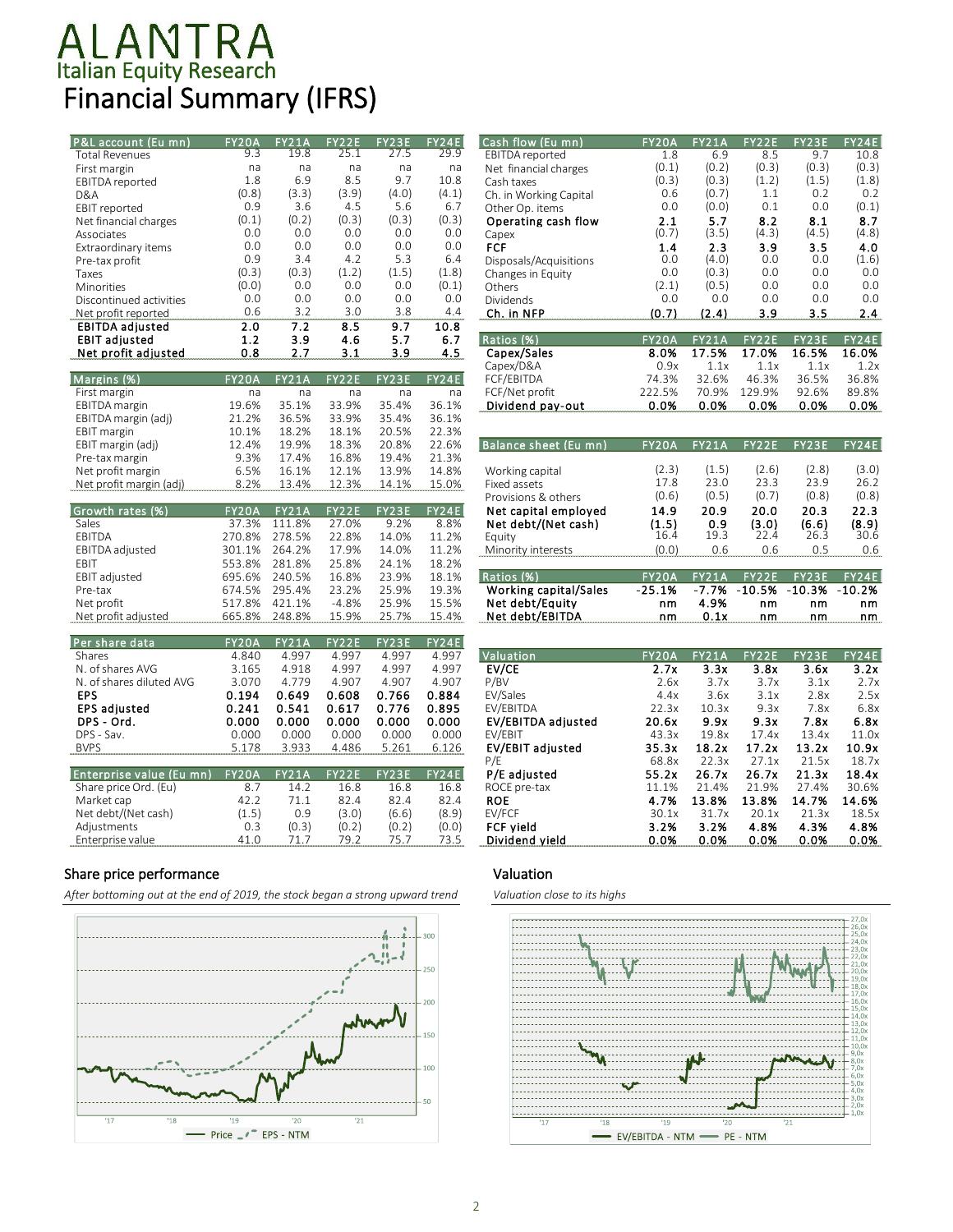# Italian Equity Research

### Key Charts

#### Cloud Computing & Hosting market trend (FY20-26)

*Target markets set to surge to a USD1tn market by 2026*



Source: Alantra analysis based on Business Wire and Allied Market Research Source: Company's financial statements

#### Organic top line CAGR

*Organic top line CAGR at 8.7% between 2020PF and 2024E*



#### Evolution of NWC, DSO and DPO

*Eu1.5mn cash generation from NWC between FY21A and FY24E*



#### Revenues by geography (FY20PF)

*Italy prevails with almost 70% of FY20PF Revenues*



#### Profitability trends (FY15A-FY24E)

*EBIT and Net Profit margins soaring 10-fold post-transformational acquisition*



Source: DHH, Alantra estimates Source: DHH, Alantra estimates Source: DHH, Alantra estimates

#### 2020-2024E Net Cash bridge

*Strong free cash flow generation to 2024*



Source: DHH, Alantra estimates Source: DHH, Alantra estimates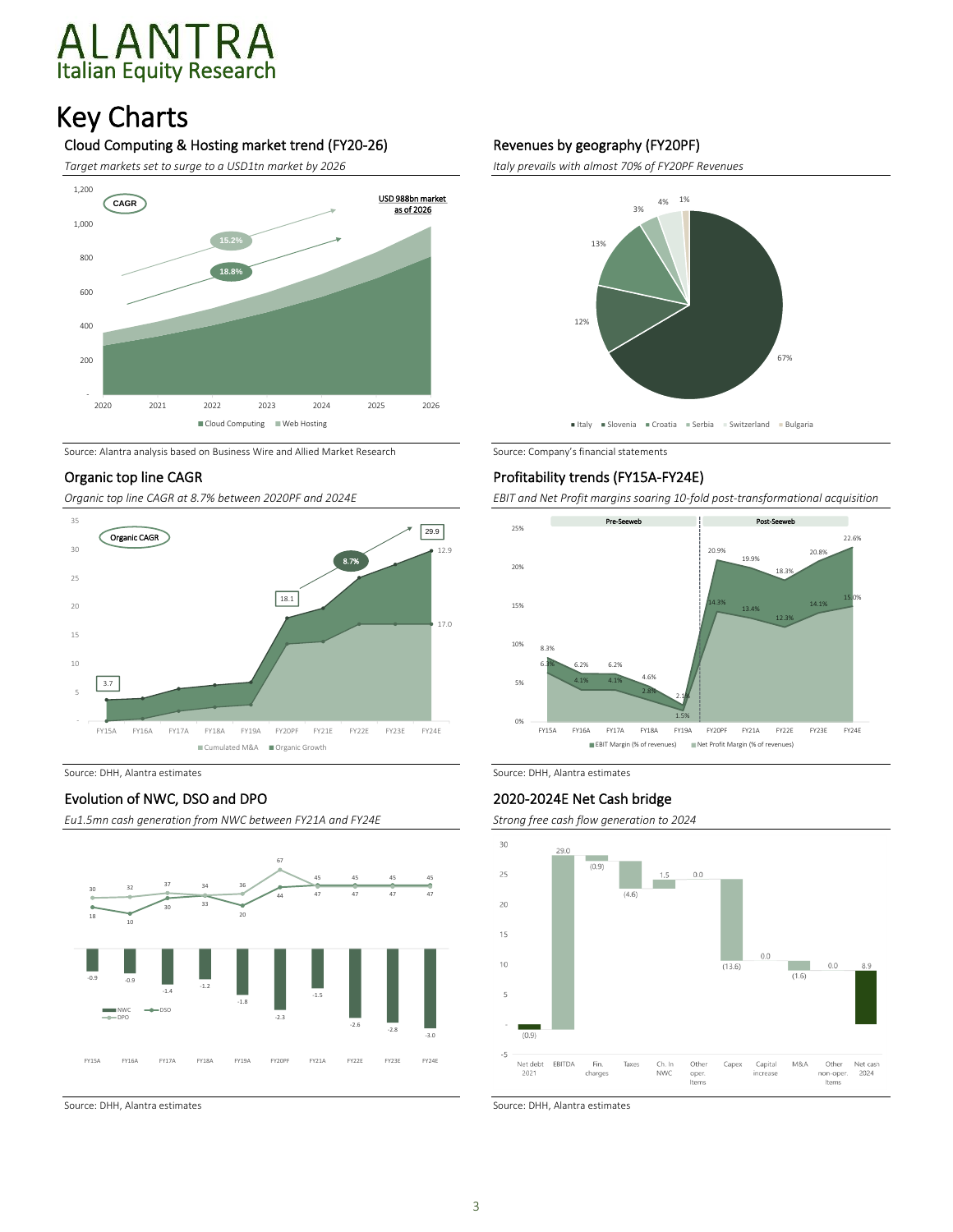

### Profile

- **Background** Established in 2015, DHH offers cloud computing (49% of 2020PF sales) and hosting (41%) services to SMEs and solo entrepreneurs in Italy (67% of FY21 sales), Croatia (13%), Slovenia (12%), Serbia (3%), Italian Switzerland (4%), and the recently added Bulgaria (1%). Its offer includes IaaS (48% of FY21 sales), PaaS (37%), SaaS (2%), Datacenter & Networking (9%), and Managed Services (4%). The group operates through an ecosystem of 8 independent and autonomous entities built through M&A. The entities offer a broad array of products, from simple web hosting packages to complex tailor-made cloud computing solutions.
- Positioning By means of M&A, DHH has built a solid leadership in cloud hosting and computing in targeted Southeast European countries. The company has been a first mover consolidator in some Southeast European countries outside of Italy, acquiring a strong position in Slovenia, Serbia and Croatia. The recent reverse merger with Seeweb has been transformational for DHH (FY20PF sales and EBITDA up 93% and 272% versus actuals) and, in our view, it has created a sounder base to continue the M&A Buy&Build strategy going forward.

The group generates recurring sales from a fragmented and loyal customer base of small and micro corporates. As of Dec 2020, DHH had a fragmented portfolio of >100k clients (Top 10 clients slightly above 10%), generating sales from either annual subscription-based contracts with automatic renewal or service usage. Acquisition and onboarding of new clients is completely inbound and online, with a minimal churn-rate (c. 5%).

Growth Since the IPO, DHH has completed 14 acquisitions (including the Bulgarian Evolink) for a total combined value of around Eu40mn. Revenues went from Eu6.0mn in FY18A to Eu19.8mn in FY21A, thanks to a combination of M&A and organic growth. Over the same period, adjusted EBITDA jumped from Eu0.5mn to Eu7.2mn, with EBITDA margin boasting an expansion of ca. 30% (reaching 37% in FY21A).

> The group should enjoy some positive catch-up trends: 1) small & micro caps are usually much less digitalised than medium and large caps. According to our analysis on data coming from the European Commission, while 94% of European big corporates have a company website, only 76% of SMEs have it; 2) the current level of digitalisation in South European countries is below the European average (with a tech gap standing at c. 10% vs the overall Euro Area); 3) the geographies targeted by the group should outperform the rest of Europe in terms of GDP growth. As a matter of fact, the countries where DHH is present (target markets) should have an average yearly outperformance of around 0.4% GDP growth vs the overall Euro Area in the coming 5 years.

Strategy Further M&A is not just an option for DHH: we expect more acquisitions in the future, although our estimates only incorporate the deals already finalised. Organic growth will be driven by the specific markets covered by the group, which should catch-up on corporate digitalisation and enjoy above average GDP growth.

> The reverse merger (100% share exchange) with the main shareholder Seeweb (approved in June 2020 with a whitewash waiver) has been a transformational deal for the group. Seeweb was the first company to offer cloud computing solutions on the Italian market and was one of the first company to register domains in Italy. From an almost pure web hosting player, DHH has transitioned to a cloud computing provider, now being able to leverage on a proprietary infrastructure. Seeweb manages six physical datacentres (out of which four are completely owned) in Italy, Switzerland and Croatia, as well as an internet backbone which connects proprietary datacentres to important domestic and foreign exchange points.

> Growth potential may also come from additional vertical integration in the physical infrastructure: 1) acquisition of players with an infrastructure network (datacentres and fiber connection); 2) organic build-up of the network, leveraging on the strong expertise of Seeweb. Migration of the existing clients on a proprietary infrastructure would be strongly margin enhancing and value accretive.

| <b>Strengths</b>                                                    | Weaknesses                                          |                                                           |  |  |  |  |
|---------------------------------------------------------------------|-----------------------------------------------------|-----------------------------------------------------------|--|--|--|--|
| Fragmented and loyal portfolio of business clients                  | Exposure to riskier than average European countries |                                                           |  |  |  |  |
| Proprietary infrastructure in Italy                                 | Lack of advanced FRP                                |                                                           |  |  |  |  |
| Organic growth potential of target markets/clients                  |                                                     | Forex risk                                                |  |  |  |  |
| Market Leadership in Slovenia, Croatia, Serbia, Bosnia and Bulgaria |                                                     |                                                           |  |  |  |  |
| <b>Opportunities</b>                                                |                                                     | <b>Threats</b>                                            |  |  |  |  |
| Further expansion in existing markets through M&A                   |                                                     | Stronger competition from local and global competitors    |  |  |  |  |
| Expansion in other emerging geographies                             | Potential value disruption with M&A and integration |                                                           |  |  |  |  |
| Stronger vertical integration in infrastructure outside Italy       |                                                     | Low vaccination levels in some Eastern European countries |  |  |  |  |
|                                                                     |                                                     |                                                           |  |  |  |  |
| Key shareholders                                                    | Management                                          | Next events                                               |  |  |  |  |
| Antonio Domenico Baldassarra, 34.0%                                 | Antonio Domenico Baldassarra - Director             | 28 April 2022 - FY GM                                     |  |  |  |  |
| Enrico Vona, 32.7%                                                  | Giandomenico Sica - Co-Founder & Chairmam           | 16 May 2022 - 1Q 2022 Sales                               |  |  |  |  |
| Giandomenico Sica, 5.4%                                             | Uroš Čimžar - CSO, Managing Director                | 29 July 2022 - 2Q 2022 Sales                              |  |  |  |  |
| Treasury Shares, 3.7%                                               | Matija Jekovec - COO, Managing Director             | 28 September 2022 - 1H 2022                               |  |  |  |  |
| Free Float, 24.3%                                                   | Guido Busato - Independent Director                 | 15 November 2022 - 3Q 2022 Sales                          |  |  |  |  |
|                                                                     |                                                     |                                                           |  |  |  |  |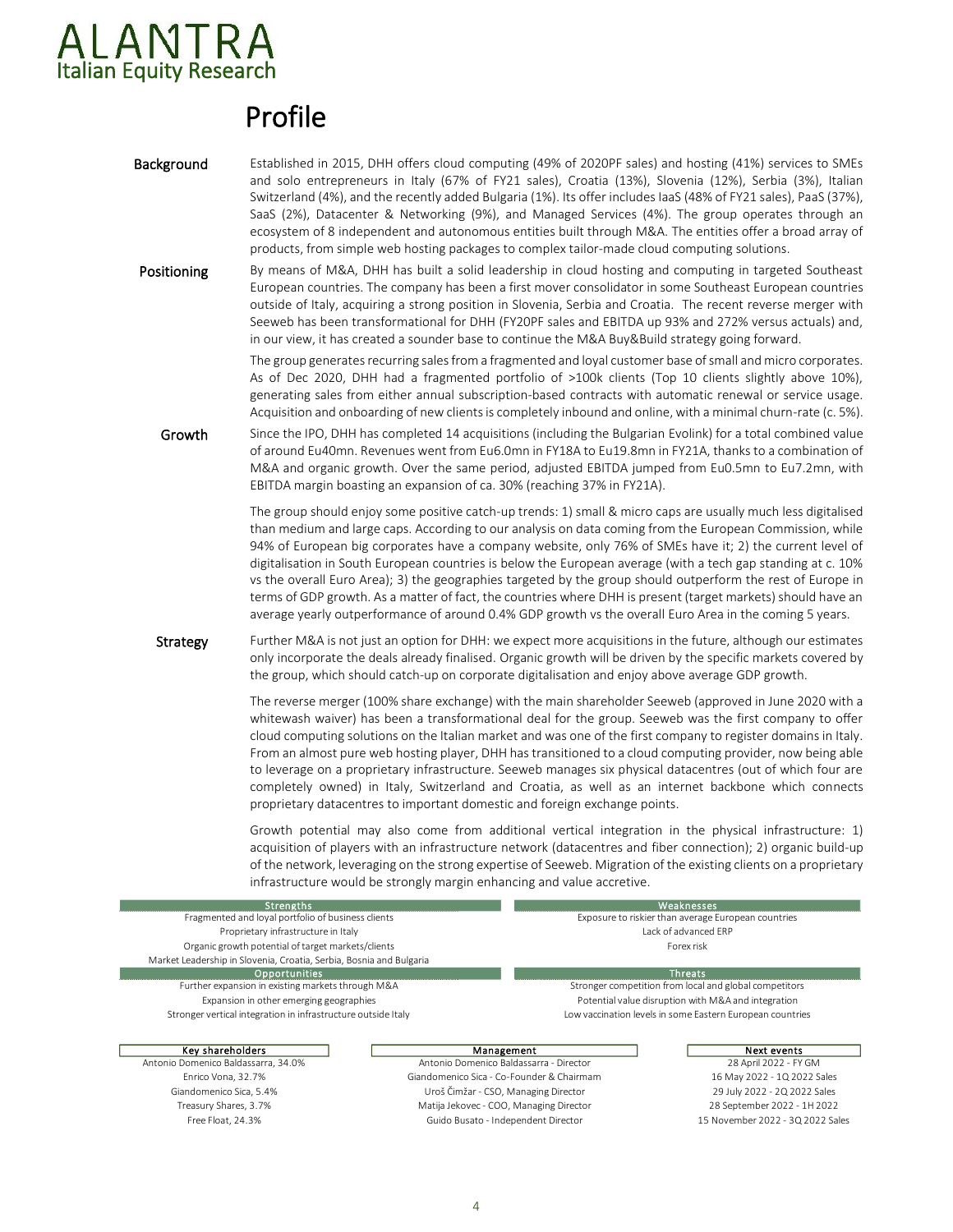## Italian Equity Research 2H21/FY21 Results

#### 2H21/FY21 results

*FY21 top line confirmed, EBITDA slightly below estimates*

|                            |        |        |        | Alantra |           |              |              |        | Alantra      |           |
|----------------------------|--------|--------|--------|---------|-----------|--------------|--------------|--------|--------------|-----------|
| Eu mn                      | 2H20A  | 2H21A  | YoY %  | 2H21E   | A vs E    | <b>FY20A</b> | <b>FY21A</b> | YoY %  | <b>FY21E</b> | A vs E    |
| <b>Net</b><br>Revenues     | 5.5    | 9.9    | 79.2%  | 10.0    | $-0.5%$   | 9.2          | 19.6         | 112.7% | 19.6         | $-0.3%$   |
| on net sales %             | 100.0% | 100.0% |        | 100.0%  |           | 100.0%       | 100.0%       |        | 100.0%       |           |
| <b>EBITDA Adj.</b>         | 1.5    | 3.7    | 155.0% | 3.9     | $-5.1%$   | 2.0          | 7.2          | 264.2% | 7.4          | $-2.7%$   |
| Ebitda Margin %            | 26.2%  | 37.2%  |        | 39.0%   |           | 21.6%        | 37.0%        |        | 37.9%        |           |
| <b>EBITDA</b>              | 1.3    | 3.4    | 162.6% | 3.9     | $-12.3%$  | 1.8          | 6.9          | 278.5% | 7.4          | $-6.5%$   |
| Ebitda Margin %            | 23.5%  | 34.4%  |        | 39.0%   |           | 19.9%        | 35.5%        |        | 37.9%        |           |
| EBIT                       | 0.6    | 1.7    | 168.5% | 2.2     | $-24.2%$  | 0.9          | 3.6          | 281.8% | 4.2          | $-13.0%$  |
| Ebit Margin %              | 11.4%  | 17.0%  |        | 22.3%   |           | 10.3%        | 18.5%        |        | 21.2%        |           |
| <b>Net Profit</b>          | 0.4    | 1.0    | 153.3% | 0.6     | 88.8%     | 0.6          | 3.2          | 414.0% | 2.7          | 18.2%     |
| Net Profit Margin %        | 7.5%   | 10.5%  |        | 5.5%    |           | 6.7%         | 16.3%        |        | 13.8%        |           |
| <b>Restated Net Profit</b> | 0.4    | 1.1    | 160.1% | 0.4     | 147.1%    | 0.8          | 2.7          | 248.8% | 2.7          | $-1.4%$   |
| Net Profit Margin %        | 7.4%   | 10.8%  |        | 4.3%    |           | 8.3%         | 13.6%        |        | 13.8%        |           |
| NFP at YE (debt)/cash      | 1.5    | (0.9)  |        | 2.3     | $-141.1%$ | 1.5          | (0.9)        |        | 2.3          | $-141.1%$ |

Source: Alantra estimates and Factset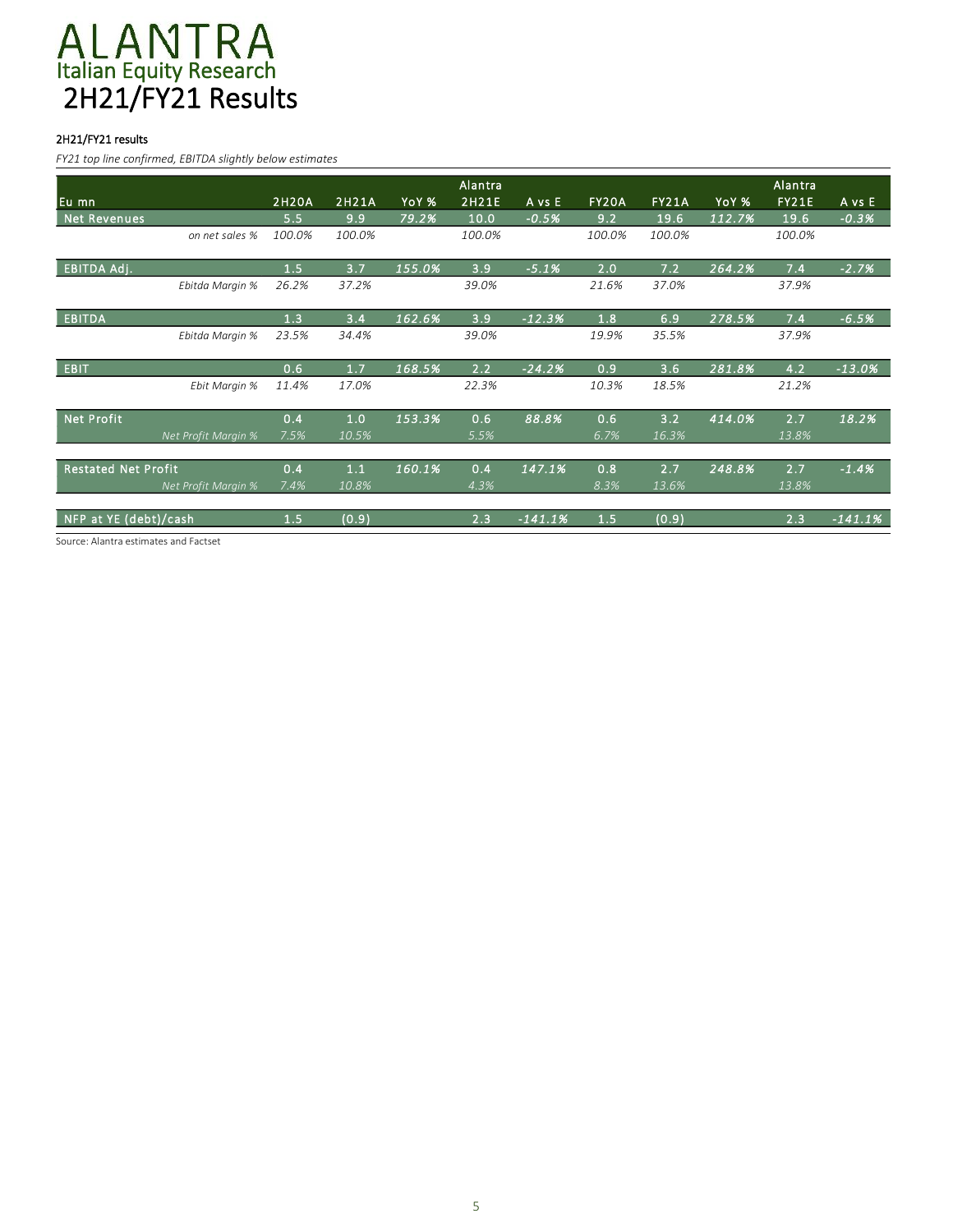## Italian Equity Research Estimates

#### Change in Estimates

*Top line estimates unchanged and marginal downward revision on profitability*

|                                      | <b>NEW Estimates</b> |              |       |       | % Change     |              |          |          | <b>OLD</b> Estimates |              |       |       |
|--------------------------------------|----------------------|--------------|-------|-------|--------------|--------------|----------|----------|----------------------|--------------|-------|-------|
| $(Eu$ mn)                            | FY21A                | <b>FY22E</b> | FY23E | FY24E | <b>FY21A</b> | <b>FY22E</b> | FY23E    | FY24E    | <b>FY21A</b>         | <b>FY22E</b> | FY23E | FY24E |
| Total Revenues / Value of Production | 19.8                 | 25.1         | 27.5  | 29.9  | $-0.1%$      | 0.0%         | 0.0%     | 0.0%     | 19.8                 | 25.1         | 27.5  |       |
| <b>EBITDA Adjusted</b>               | 7.2                  | 8.5          | 9.7   | 10.8  | $-2.7%$      | $-2.4%$      | $-2.3%$  | $-2.2%$  | 7.4                  | 8.7          | 9.9   |       |
| <b>EBIT Adjusted</b>                 | 3.9                  | 4.6          | 5.7   | 6.7   | $-4.9%$      | $-4.7%$      | $-4.1%$  | $-3.7%$  | 4.2                  | 4.8          | 6.0   |       |
| Pretax Profit                        | 3.4                  | 4.2          | 5.3   | 6.4   | $-12.4%$     | $-8.1%$      | $-6.9%$  | $-6.2%$  | 3.9                  | 4.6          | 5.7   |       |
| Net profit                           | 3.2                  | 3.0          | 3.8   | 4.4   | 18.2%        | $-4.1%$      | $-2.9%$  | $-7.3%$  | 2.7                  | 3.2          | 3.9   |       |
| Net profit restated                  | 2.7                  | 3.1          | 3.9   | 4.5   | $-1.4%$      | $-2.7%$      | $-1.6%$  | $-6.1%$  | 2.7                  | 3.2          | 3.9   |       |
| <b>IEPS</b>                          | 0.158                | 0.533        | 0.617 | 0.776 | 0.0%         | $-3.4%$      | $-4.7%$  | $-3.7%$  | 0.158                | 0.552        | 0.648 |       |
| Net financial position               | (0.9)                | 3.0          | 6.6   | 8.9   | $-141.1%$    | -52.8%       | $-38.3%$ | $-37.1%$ | 2.3                  | 6.4          | 10.6  |       |

Source: Alantra estimates and Factset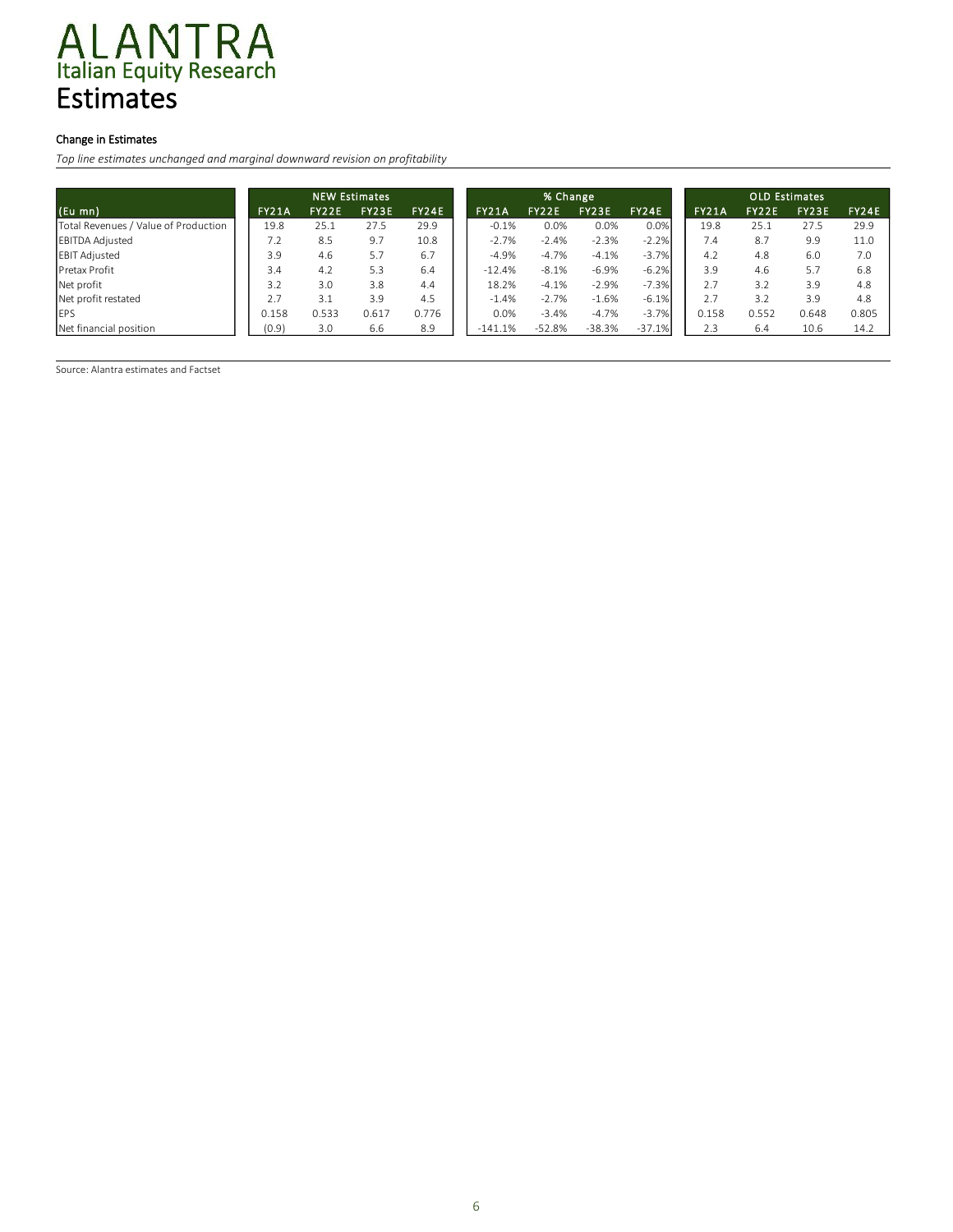## ALANTRA<br>Italian Equity Research Peers

#### DHH and comparable companies: Multiples

*DHH is trading at a discount of >45% to Hosting & Computing peers on 2022/23 EV/EBIT multiples*

|                                      |                   | Mkt Cap |                | <b>EV/EBITDA</b> |                |                |                 | EV/EBIT         |                  |                    |                 |               | EV/Sales     |              |
|--------------------------------------|-------------------|---------|----------------|------------------|----------------|----------------|-----------------|-----------------|------------------|--------------------|-----------------|---------------|--------------|--------------|
| Company,                             | Country           | (Eu mn) | FY22E          | FY23E            | <b>FY24E</b>   | FY22E          | FY23E           | <b>FY24E</b>    | <b>FY22E</b>     | <b>PE</b><br>FY23E | <b>FY24E</b>    | FY22E         | FY23E        | <b>FY24E</b> |
| DHH S.p.A                            | <b>ITALY</b>      | 79      | 9.3x           | 7.8x             | 6.8x           | 17.4x          | 13.4x           | 11.0x           | 27.1x            | 21.5x              | 18.7x           | 3.1x          | 2.8x         | 2.5x         |
| Premium (discount) to Peers' Median  |                   |         | $-29%$         | $-44%$           | $-46%$         | $-48%$         | $-49%$          | $-62%$          | $-52%$           | $-41%$             | $-46%$          | $-20%$        | $-15%$       | $-38%$       |
|                                      |                   |         |                |                  |                |                |                 |                 |                  |                    |                 |               |              |              |
| <b>PEERS</b>                         | Average<br>Median |         | 15.1x<br>13.1x | 12.3x<br>14.0x   | 13.7x<br>12.5x | 41.5x<br>33.2x | 30.4 x<br>26.3x | 36.2 x<br>29.2x | 66.3 x<br>57.0 x | 43.2 x<br>36.6x    | 42.9 x<br>34.3x | 4.2x<br>4.0 x | 3.8x<br>3.2x | 4.4x<br>4.0x |
|                                      |                   |         |                |                  |                |                |                 |                 |                  |                    |                 |               |              |              |
| WIIT SpA                             | <b>ITALY</b>      | 844     | 24.3x          | 20.6x            | 18.6x          | 42.5x          | 33.6 x          | 29.2x           | 57.0 x           | 43.7 x             | 36.6 x          | 8.6x          | 8.0x         | 7.2x         |
| iomart Group plc                     | UNITED KINGDOM    | 210     | 6.0x           | 5.7x             | na             | 12.9x          | 12.2x           | na              | 14.1x            | 14.9x              | na              | 2.2x          | 2.1x         | na           |
| Gigas Hosting SA                     | SPAIN             | 108     | 8.1x           | 7.5x             | na             | 26.1x          | 21.8x           | na              | 63.3x            | 44.2 x             | na              | 1.8x          | 1.7x         | na           |
| Locaweb Servicos de Internet SA      | BRAZIL            | 1,075   | 26.0x          | 16.6x            | 11.1x          | 53.8 x         | 28.1x           | na              | 60.0 x           | 36.6 x             | 32.0x           | 4.0x          | 3.2x         | 2.6x         |
| GoDaddy, Inc. Class A                | UNITED STATES     | 12,872  | 16.8x          | 14.3x            | 13.4x          | 33.2x          | 26.3x           | 22.9x           | 38.6 x           | 32.0x              | 22.8x           | 4.0x          | 3.5x         | 3.2x         |
| Unidata S.P.A.                       | <b>ITALY</b>      | 123     | 9.4x           | 7.4x             | na             | 17.1x          | 12.5x           | na              | 23.4x            | 17.4x              | na              | 2.7x          | 2.2x         | na           |
| ReeVo SpA                            | <b>ITALY</b>      | 77      | na             | na               | na             | na             | na              | na              | na               | na                 | na              | na            | na           | na           |
| OVH Groupe SAS                       | FRANCE            | 4.416   | 16.2x          | 14.0x            | 11.7x          | 105.1x         | 78.2 x          | 56.3x           | 207.6 x          | 113.6x             | 80.2x           | 6.4x          | 5.6x         | 4.8x         |
| <b>Hosting &amp; Computing Peers</b> | Average           |         | 15.3x          | 12.3x            | 13.7x          | 41.5 x         | 30.4x           | 36.2x           | 66.3 x           | 43.2 x             | 42.9 x          | 4.2x          | 3.8x         | 4.4x         |
|                                      | <b>Median</b>     |         | 16.2x          | 14.0x            | 12.5x          | 33.2x          | 26.3x           | 29.2x           | 57.0 x           | 36.6x              | 34.3x           | 4.0x          | 3.2x         | 4.0x         |

Source: Alantra estimates and Factset

#### DHH and comparable companies: Profitability and growth rates

*DHH has higher margins than the ones of the overall panel and slightly lower expected CAGR over the period FY21A – FY24E*

|                                      |                      |                    |                         |                        | <b>FY22E - FY24E average margins</b> |                         |                    | CAGR FY21A - FY24E |               |             |            |  |
|--------------------------------------|----------------------|--------------------|-------------------------|------------------------|--------------------------------------|-------------------------|--------------------|--------------------|---------------|-------------|------------|--|
| Company                              | Country              | Mkt Cap<br>(Eu mn) | <b>EBITDA</b><br>Margin | <b>EBIT</b><br>Margin, | <b>Net</b><br>Income<br>Margin       | Capex /<br><b>Sales</b> | Dividend<br>Payout | <b>Sales</b>       | <b>EBITDA</b> | <b>EBIT</b> | <b>EPS</b> |  |
| DHH S.p.A                            | <b>ITALY</b>         | 79                 | 35.1%                   | 20.3%                  | 13.6%                                | 16.5%                   | 0.0%               | 14.7%              | 15.9%         | 22.7%       | 10.9%      |  |
| <b>WIIT SpA</b>                      | <b>ITALY</b>         | 844                | 37.7%                   | 22.9%                  | 13.3%                                | 16.5%                   | 48.1%              | 21.5%              | 21.9%         | 30.7%       | 39.3%      |  |
| iomart Group plc                     | UNITED KINGDOM       | 210                | 36.7%                   | 17.0%                  | 12.1%                                | na                      | 62.7%              | na                 | na            | na          | na         |  |
| Gigas Hosting SA                     | <b>SPAIN</b>         | 108                | 22.5%                   | 7.4%                   | 3.0%                                 | na                      | 0.0%               | na                 | na            | na          | na         |  |
| Locaweb Servicos de Internet SA      | <b>BRAZIL</b>        | 1,075              | 19.5%                   | 3.3%                   | 10.9%                                | 7.0%                    | 0.0%               | 30.1%              | 63.0%         | $-324.8%$   | $-315.4%$  |  |
| GoDaddy, Inc. Class A                | <b>UNITED STATES</b> | 12,872             | 23.9%                   | 13.0%                  | 9.7%                                 | 1.5%                    | na                 | 9.5%               | 14.6%         | 22.0%       | 37.7%      |  |
| Unidata S.P.A.                       | <b>ITALY</b>         | 123                | 29.0%                   | 16.6%                  | 12.0%                                | na                      | 0.0%               | na                 | na            | na          | na         |  |
| ReeVo SpA                            | <b>ITALY</b>         | 77                 | na                      | na                     | na                                   | na                      | na                 | na                 | na            | na          | na         |  |
| OVH Groupe SAS                       | <b>FRANCE</b>        | 4,416              | 40.3%                   | 7.3%                   | 3.6%                                 | 49.5%                   | 0.0%               | 17.3%              | 18.8%         | 34.0%       | $-238.8%$  |  |
| <b>Hosting &amp; Computing Peers</b> | Average              |                    | 29.9%                   | 12.5%                  | 9.2%                                 | 18.6%                   | 18.5%              | 19.6%              | 29.6%         | $-59.5%$    | $-119.3%$  |  |
|                                      | Median               |                    | 29.0%                   | 13.0%                  | 10.9%                                | 11.8%                   | 0.0%               | 19.4%              | 20.4%         | 26.3%       | $-100.5%$  |  |

Source: Alantra estimates and Factset

#### DHH and comparable companies: Performance

*DHH has overperformed sector peers over the last year*

| Company                              | Country              | Mkt Cap |         |          |          | Performance |          |          |
|--------------------------------------|----------------------|---------|---------|----------|----------|-------------|----------|----------|
|                                      |                      | (Eu mn) | 1M      | 3M       | 6M       | 1YR         | 3YR      | 5YR      |
| DHH S.p.A                            | <b>ITALY</b>         | 79      | $-0.6%$ | 5.9%     | 7.3%     | 30.8%       | 186.2%   | 76.3%    |
|                                      |                      |         |         |          |          |             |          |          |
| <b>PEERS</b>                         | Average              |         | 1.4%    | $-7.3%$  | $-3.5%$  | 11.4%       | 130.1%   | 138.8%   |
|                                      | Median               |         | 1.3%    | $-3.7%$  | 12.1%    | $-0.7%$     | 26.8%    | 132.7%   |
|                                      |                      |         |         |          |          |             |          |          |
| <b>WIIT SpA</b>                      | <b>ITALY</b>         | 844     | 5.5%    | $-15.7%$ | 22.8%    | 100.8%      | 521.0%   | na       |
| iomart Group plc                     | UNITED KINGDOM       | 210     | 1.3%    | $-2.8%$  | $-26.3%$ | $-49.8%$    | $-54.3%$ | $-44.8%$ |
| Gigas Hosting SA                     | <b>SPAIN</b>         | 108     | $-5.3%$ | $-15.0%$ | $-14.7%$ | $-11.0%$    | 41.1%    | 328.5%   |
| Locaweb Servicos de Internet SA      | <b>BRAZIL</b>        | 1,075   | $-3.9%$ | $-25.6%$ | $-56.2%$ | $-58.3%$    | na       | na       |
| GoDaddy, Inc. Class A                | <b>UNITED STATES</b> | 12,872  | 1.3%    | 2.4%     | 20.3%    | 9.5%        | 12.4%    | 132.7%   |
| Unidata S.P.A.                       | <b>ITALY</b>         | 123     | $-2.0%$ | 0.0%     | 17.6%    | 77.3%       | na       | na       |
| ReeVo SpA                            | <b>ITALY</b>         | 77      | 10.9%   | 2.7%     | 12.1%    | na          | na       | na       |
| OVH Groupe SAS                       | <b>FRANCE</b>        | 4,416   | 3.3%    | $-4.6%$  | na       | na          | na       | na       |
|                                      | Average              |         | 1.4%    | $-7.3%$  | $-3.5%$  | 11.4%       | 130.1%   | 138.8%   |
| <b>Hosting &amp; Computing Peers</b> | Median               |         | 1.3%    | $-3.7%$  | 12.1%    | $-0.7%$     | 26.8%    | 132.7%   |

Source: Alantra estimates and Factset